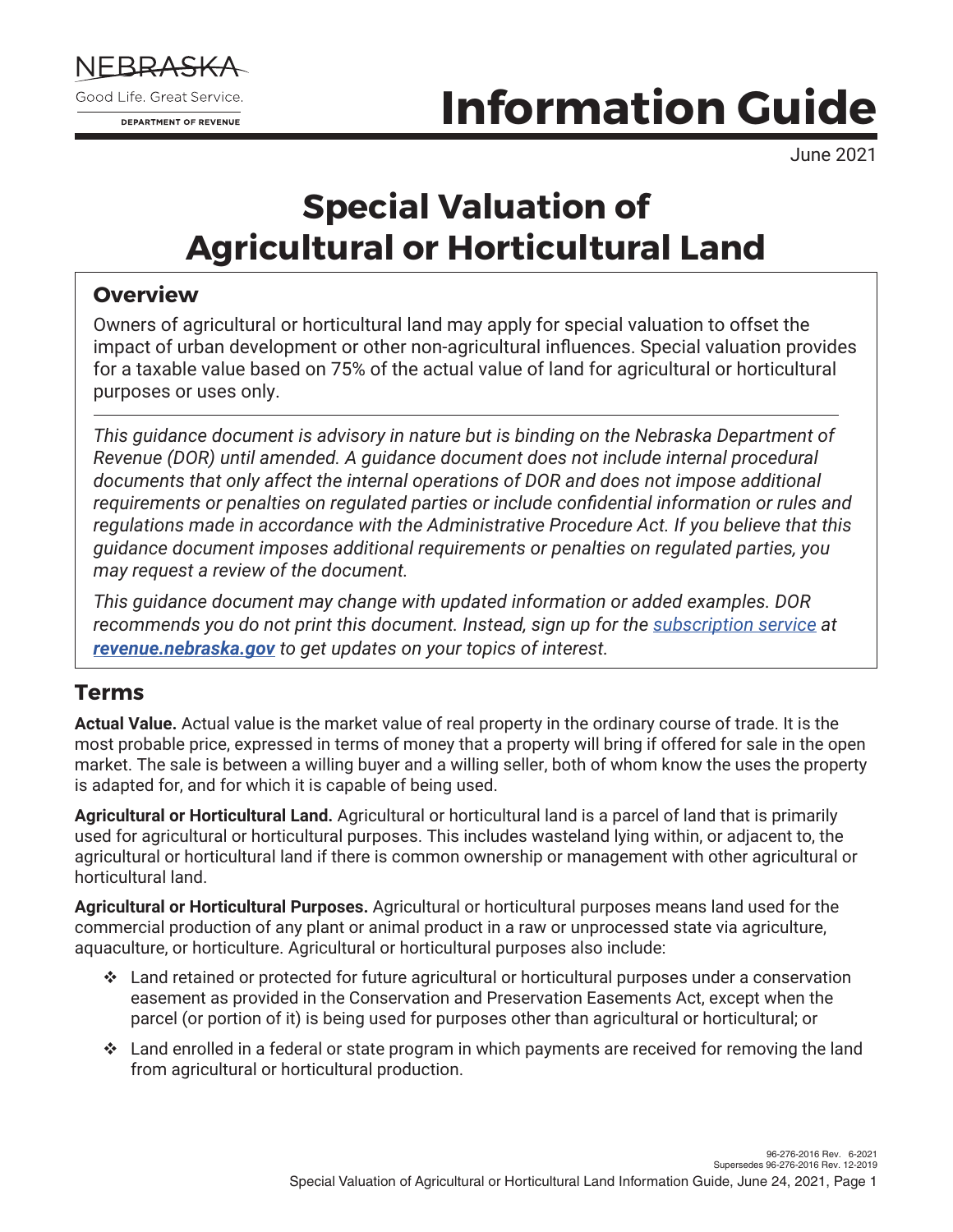**Parcel.** Parcel means a tract of contiguous land under the same ownership and in the same tax district and section. Parcel can also mean an improvement on leased land (IOLL); or several lots in the same block, subdivision, and tax district owned by the same person; or two or more vacant lots in the same subdivision and the same tax district owned by the same person and are held for sale or resale, if the owner has elected to have the lots treated as one parcel through annual application with the county assessor by December 31. A parcel cannot contain more than one section.

**Special Valuation.** Special valuation is the actual value of the land if the land were available only for agricultural or horticultural purposes or uses without regard to any other purpose or use for which the land may be used. Special valuation may also be referred to as the "uninfluenced value."

#### **Special Valuation**

Special valuation allows:

- $\cdot \cdot$  The taxable value for property assessment purposes to be based solely on 75% of the actual value of land for agricultural or horticultural purposes or uses only; and
- \* Property owners to continue to engage in agriculture or horticulture as a livelihood without being forced to discontinue agricultural or horticultural use resulting from an excessive tax burden created by the non‑agricultural potentials for their land.

**Example 1**. An agricultural parcel of land has an actual value of \$15,000 per acre with non-agricultural influences, and an actual value of \$3,000 per acre without the non-agricultural influences.

An 80 acre parcel of agricultural land with non-agricultural influences would be assessed at 80 x \$15,000 = \$1,200,000 as its actual value. Agricultural land is assessed at 75% of its actual value. Therefore, this parcel of land assessed at 75% of its actual value would be \$1,200,000 x 0.75 = **\$900,000**.

If this parcel of the land qualifies for special valuation, without the non-agricultural influences, the actual value would be 80 x \$3,000 = \$240,000 and would be assessed at 75% of special valuation, or at \$240,000 x 0.75 = **\$180,000**.

To qualify for special valuation, the land must be agricultural or horticultural land and located outside the corporate boundaries of any sanitary and improvement district (SID), city, or village. Land located within the corporate boundaries of a city or village may be eligible for special valuation if: the land is subject to a conservation or preservation easement and the governing body of the city or village approves the agreement creating the easement; the land is subject to air installation compatible use zone regulations; or the land is within a flood plain.

When filing a [Special Valuation Application, Form 456](https://revenue.nebraska.gov/files/doc/pad/forms/456_Special_Valuation_App-1.pdf), with the county assessor, if the agricultural or horticultural land is five contiguous acres or less, the owner or lessee of the land must provide an IRS [Schedule F](https://www.irs.gov/pub/irs-prior/f1040sf--2020.pdf) (Profit or Loss From Farming) documenting a profit or loss from farming for two out of the last three years.

#### **Special Valuation Application Process**

The property owner must file a Form 456, and if applicable, an IRS Schedule F, with the county assessor on or before June 30 of the first year in which the special valuation is requested. Form 456 is available on the Property Assessment Division's website, and at the county assessor's office.

Any Form 456s filed with the county assessor after June 30 will be considered an application for the next year.

The Form 456 must be filed on behalf of the applicant seeking special valuation on the land and must be signed by one of the following:

- $\div$  The owner/applicant;
- v A lessee leasing agricultural or horticultural land that is owned by the State of Nebraska or a governmental subdivision;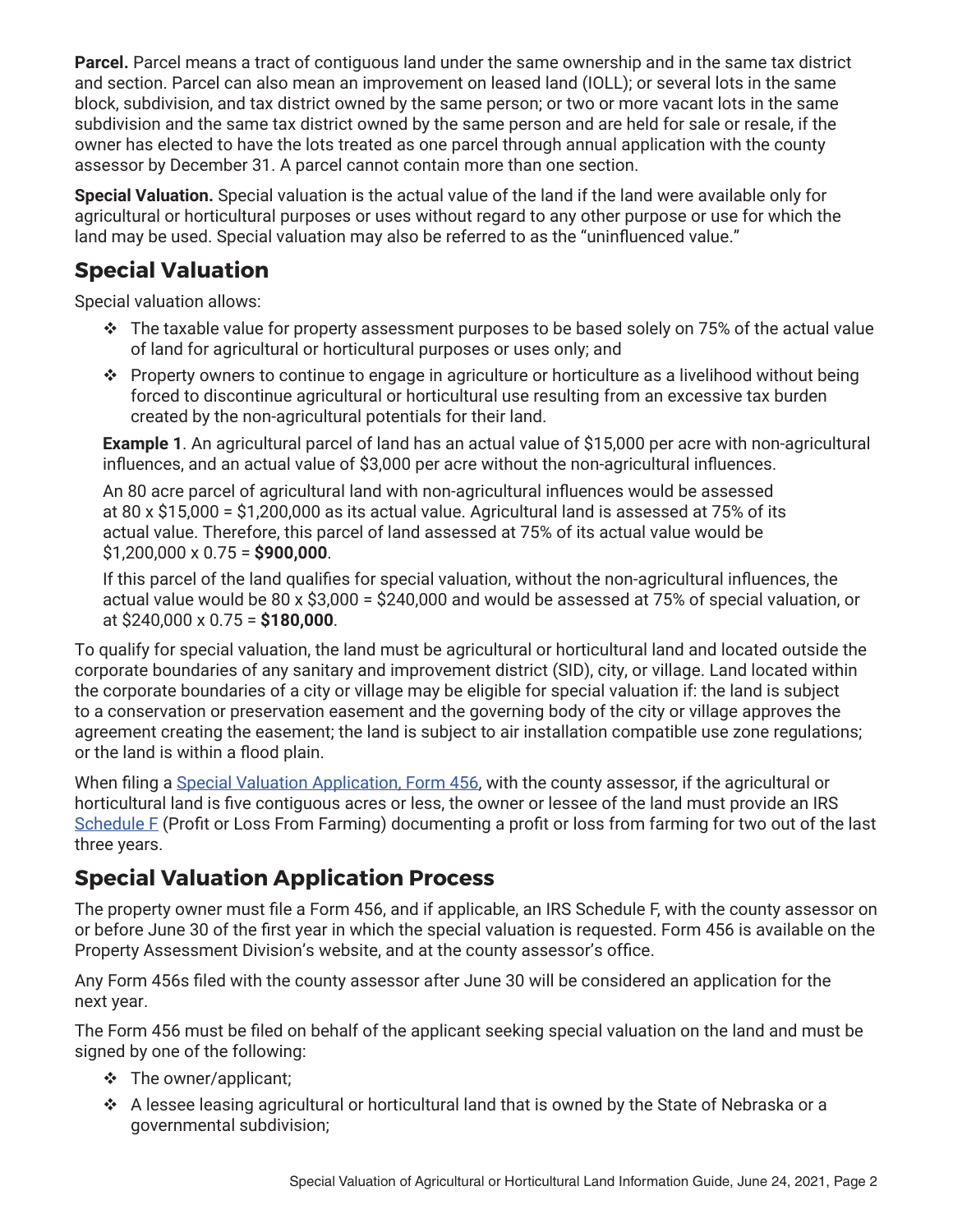- $\div$  Any person with a power of attorney on behalf of the applicant; or
- $\cdot \cdot$  The quardian or conservator of the applicant or the executor or administrator of an applicant's estate.

On or before July 15, the county assessor must review the Form 456s that were filed. On or before July 22, the county assessor will send a notice of approval or denial to the applicant. An approved application remains in effect until the agricultural or horticultural land becomes disqualified for special valuation.

#### **Protest of Denial of a Special Valuation Application**

A county assessor may deny a filed Form 456 for any of the following reasons:

- $\cdot \cdot$  It is not signed by an authorized person;
- $\cdot$  The land is not agricultural or horticultural land; and
- $\cdot \cdot$  The land is inside the corporate boundaries of a SID, city, or village, and is not subject to a conservation or preservation easement, is not subject to air installation compatible use zone regulations, or is not within a flood plain; or
- $\cdot \cdot$  If the parcel consists of five contiguous acres or less, failure to provide an IRS Schedule F (Profit or Loss From Farming) documenting a profit or loss from farming for two out of the last three years.

[Neb. Rev. Stat. § 77-1344\(3\)](https://nebraskalegislature.gov/laws/statutes.php?statute=77-1344) states in relevant part: . . . The eligibility of land for the special valuation . . . shall be determined each year as of January 1. If the land so qualified becomes disqualified on or before December 31 of that year, it shall continue to receive the special valuation until January 1 of the year following.

Applicants may file a written protest with the county board of equalization (CBOE) within 30 days after the mailing of the denial of special valuation. Protests must be filed with the county clerk and contain a written statement of why the application should not have been denied. The CBOE must hear and decide the protest within 30 days of the filing of the protest.

Within seven days of the CBOE decision, the county clerk must mail a written notice of the CBOE decision to the applicant. If the protest is denied, the notice must state the reason for the denial.

If an applicant is not satisfied with the CBOE decision, an appeal may be filed with the Tax Equalization and Review Commission (Commission, also known as TERC) within 30 days of the CBOE decision.

#### **Special Valuation Assessment**

Once approved for special valuation, the county assessor will value the land at 75% of its actual value, without regard to the value the land has for non-agricultural purposes or uses.

The county assessor may use sales of similar uninfluenced agricultural or horticultural land to determine the uninfluenced value. The county assessor may also capitalize the net cash rent to determine the value of the property based on the earnings of the parcel from agricultural or horticultural use only.

The county assessor's analysis may determine that the special valuation and the actual valuation of the land are the same value. This occurs when, in the county assessor's judgment, agricultural or horticultural use is the highest and best use of the land, which will generate the highest net return to the property over a period of time. When agricultural or horticultural use is the highest and best use of the land, the Form 456 will be approved, but the land will continue to be valued similarly to other agricultural land in the area.

On or before June 1, the county assessor must send a notice of valuation change by first class mail to the owner of record (as of May 20). The notice of valuation change will be sent to every parcel of real property that has increased or decreased in value from the previous year.

If failure to send the notice of valuation change prevented the owner or applicant from timely filing a protest or appeal, the owner (or person responsible for paying the property taxes) has the right to petition the Commission. A petition must be filed on or before December 31 of the year the notice should have been sent to determine the special valuation.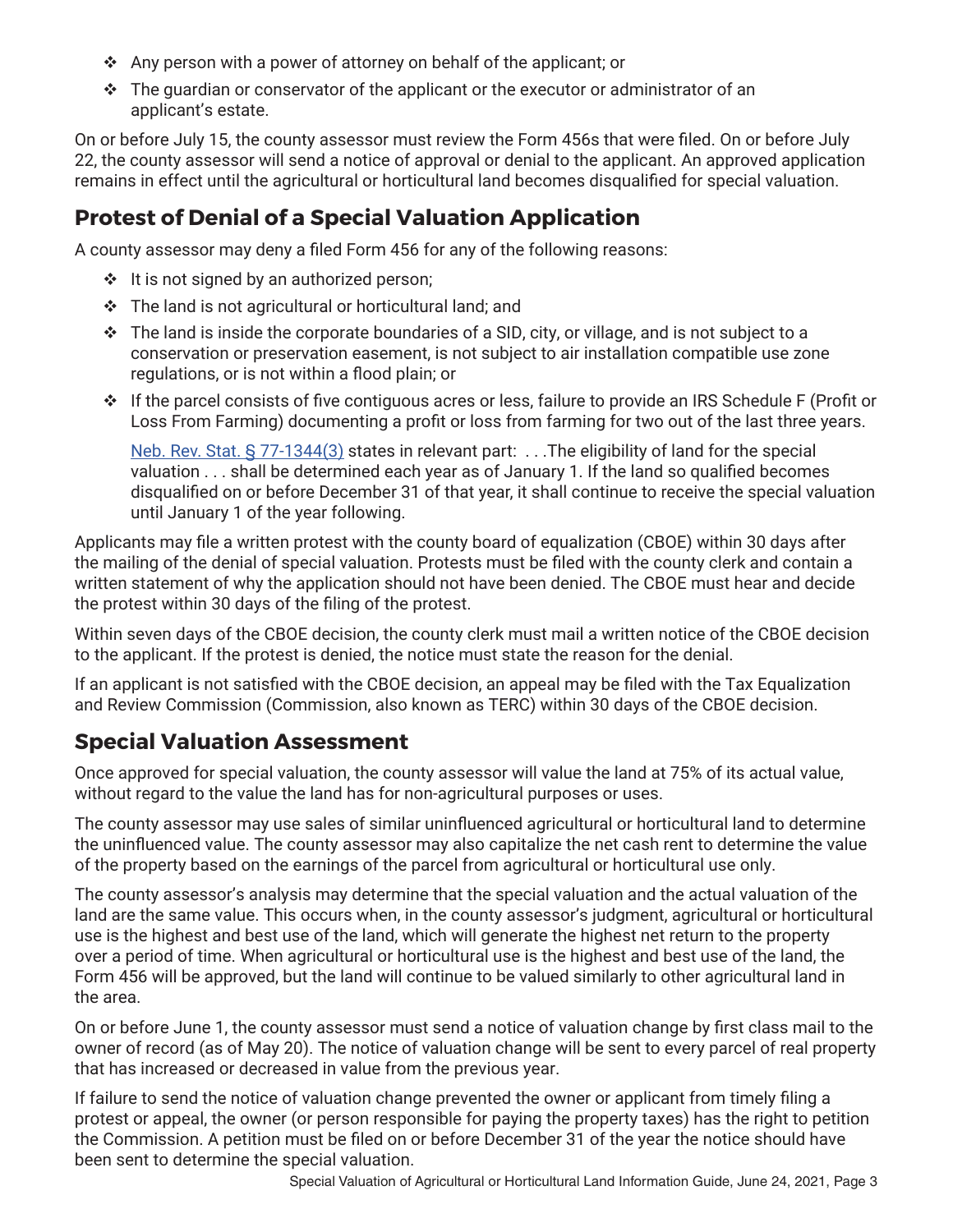#### **Protest of Special Valuation Assessment**

Property owners (or applicants, if different from the owner) who are not satisfied with the assessed value of their property may file a protest with the county clerk on or before June 30 of the current year. When June 30 falls on a Saturday, Sunday, or legal holiday, the protest will be considered timely filed on the next business day. If a protest is not timely filed, it will automatically be dismissed.

**Protest of Special Valuation Assessment in the Year of Application**. On or before July 15 in the year of application, the county assessor must approve or deny the filed Form 456. On or before July 22, the county assessor must issue a notice of approval or denial. If approved by the county assessor, a valuation change notice must be sent to the owner by the CBOE on or before July 22. If the property owner does not agree with the special valuation, a written protest may be filed with the county clerk within 30 days of the date the notice was mailed. The CBOE must hear and make a determination on the protest within 30 days of the date the protest was filed with the county clerk. Within seven days of the CBOE decision, the county clerk must mail notice of the CBOE decision to the protester.

The protest must be signed by the protester, contain a description of the property, and a written statement of the reasons why the requested change in valuation should be made. Failure to state the reasons for the protest, or failure to provide a description of the property, will be cause for dismissal of the protest by the CBOE.

In the years following the year the Form 456 was filed, on or after June 1 and on or before July 25, the CBOE reviews and makes a determination on the filed valuation protests. The CBOE in a county with a population of more than 100,000 inhabitants may adopt a resolution to extend the hearing date for the current year to August 10. The resolution must be adopted by the CBOE before July 25. When July 25 or August 10 falls on a Saturday, Sunday, or legal holiday, the CBOE must meet on the previous business day. The CBOE may appoint referees to hear the protests, but the CBOE makes the final determination. Hearings cannot be held before a single commissioner or supervisor. If the CBOE determines that the property under appeal is undervalued, then the CBOE may raise the taxable value without giving the property owner any notice of valuation change.

The county clerk must notify the property owner of the action taken by the CBOE on or before August 2, or on or before August 18 in a county that has adopted a resolution to extend the deadline for hearing protests. The notice must state that a report of the CBOE decision is available in the county assessor's office and a copy of the report may be used to complete an appeal to the Commission.

### **Disqualification Criteria**

Agricultural or horticultural land receiving special valuation will be disqualified from special valuation when any of the following occur:

- $\cdot \cdot$  Written notice is provided by the applicant, or the applicant's agent, guardian, conservator, executor of the applicant's estate, or successor in interest, to the county assessor to remove the special valuation;
- $\cdot \cdot$  The land within the corporate boundaries is annexed by any SID, city, or village, except for land in a conservation and preservation easement, land subject to air installation compatible use zone regulations, and land within a flood plain;
- $\cdot$  The land no longer qualifies as agricultural or horticultural land; or
- $\cdot \cdot$  The land consists of five contiguous acres or less, and an IRS Schedule F (Profit or Loss From Farming) documenting profit or loss from farming for two out of the last three years was not provided.